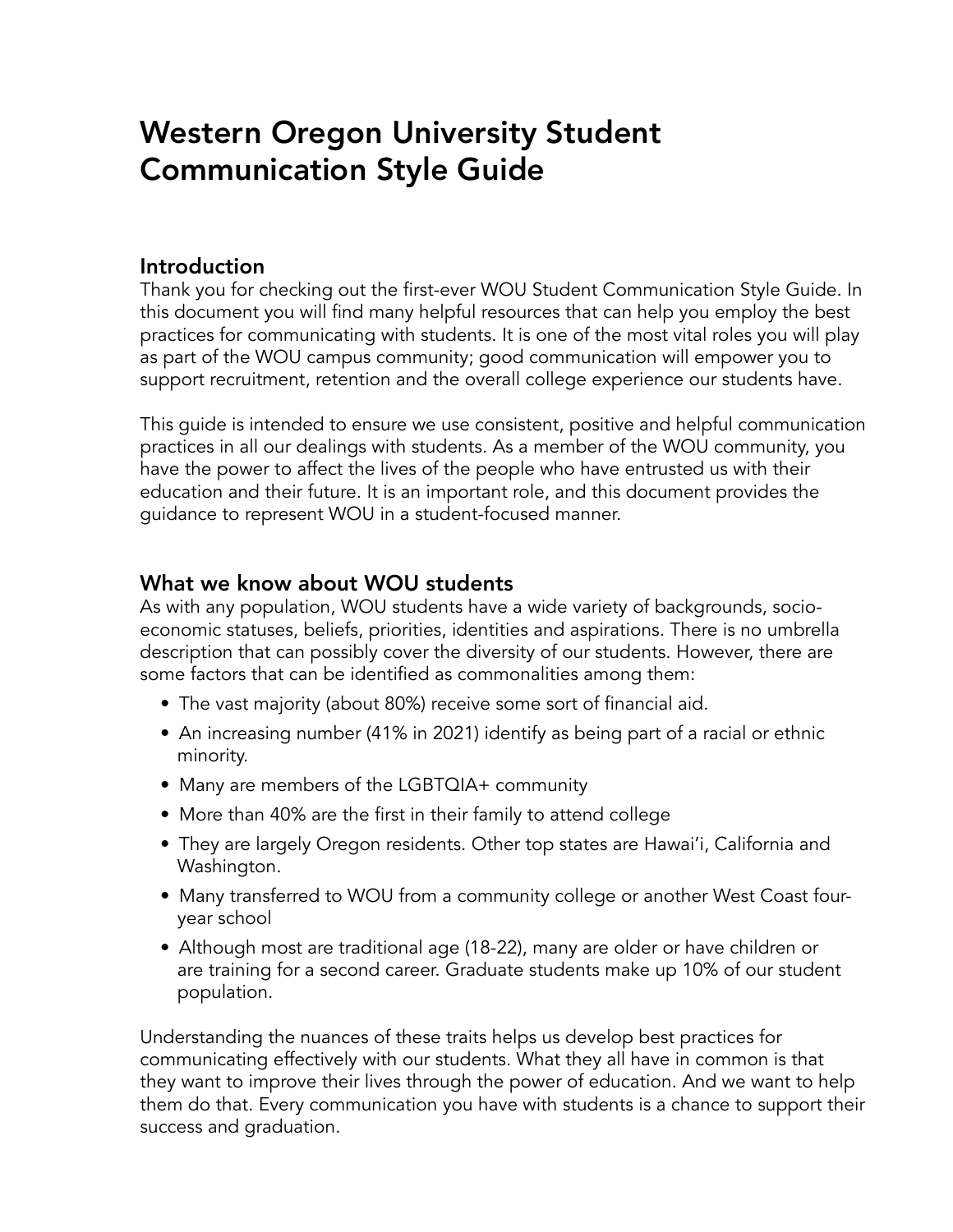# Achieving the WOU voice

It is vital to the success of both students and the university that we communicate with a consistent voice, one that is upbeat and positive while also supporting the values detailed in our strategic plan.

The ideal voice is:

- Helpful
- Positive
- Engaged
- Understanding
- Inclusive
- Encouraging
- Nonjudgmental
- Relatable/approachable
- Accurate
- Shows a sense of urgency/responsiveness
- Friendly
- Student-centered

#### Things to remember when communicating with WOU students

Regardless whether they are first-generation, many students don't have extensive knowledge of how college works. It is our job to explain terms, processes, changes and expectations in a clear way. Jargon and academic language should not be used outside the classroom setting.

You will have a much better outcome if you are explicit in your directions. By choosing a relatable and approachable tone and demeanor, you will help students navigate the university world and grow more confident in their abilities.

Repetition, which can seem tedious to many, is necessary in many cases. Students are inundated with information every day; be prepared to repeat yourself several times and using different platforms—to ensure students retain the information you are sharing.

Remember that email, a standard in the business world, is not the preferred communication tool for our students. Be prepared to communicate in the way that best suits students, which may be mean text messages, social media posts, phone calls, emails or even "snail mailed" information.

Using the "WOU voice" when communicating with students shouldn't be difficult or forced. The positive and approachable vibe we aim for likely comes naturally to you already! Here are some concepts and tips that may help: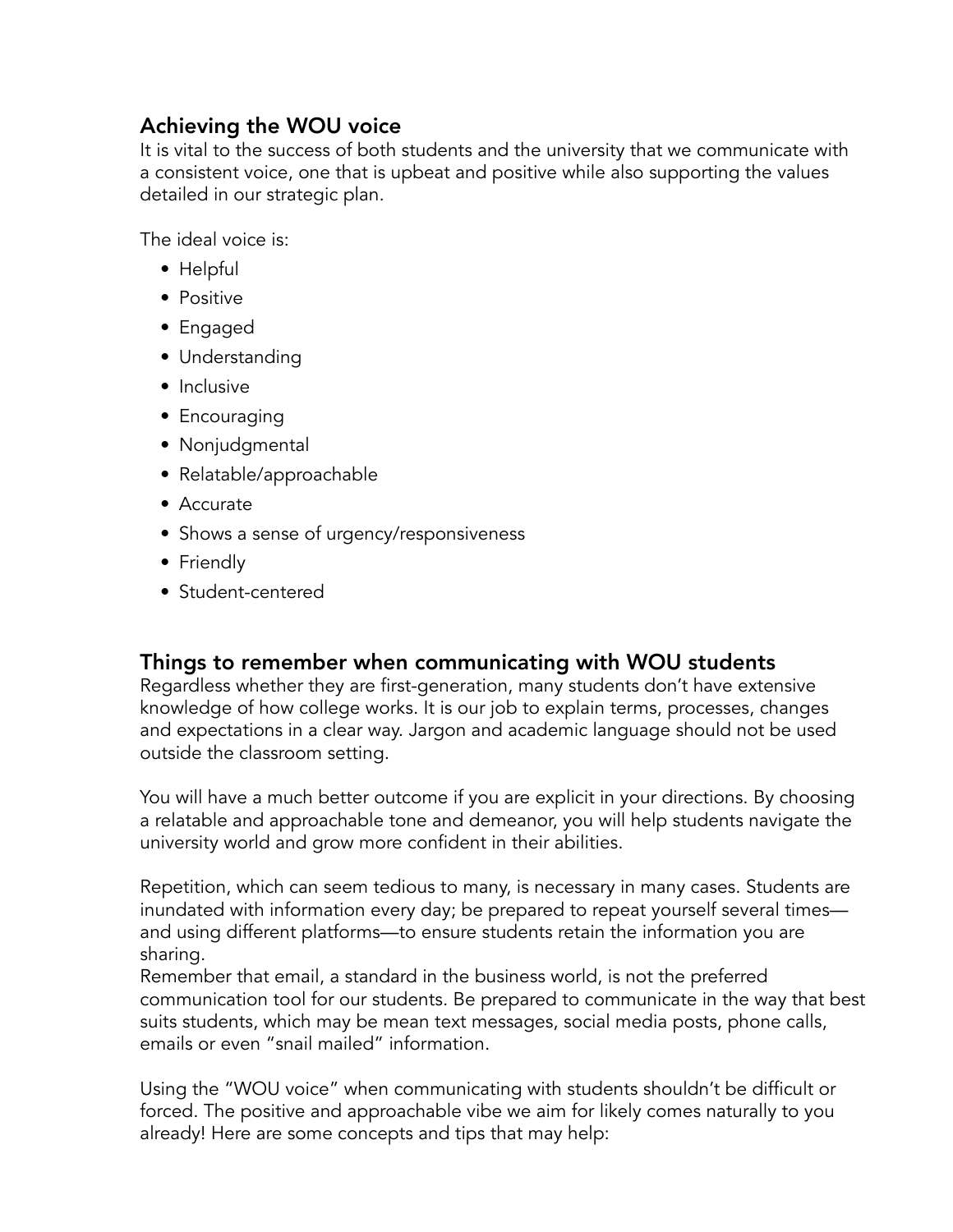- Use the second-person point of view: Sentences can contain "you" as if you are speaking to a student. Example: "You can register for classes starting Monday."
- Avoid jargon and "institutional" words. Students don't always know what they mean. Even concepts such as office hours can be difficult to understand for students who aren't used to that structure.
- Use bullet points, sidebars and featured quotes to share information instead of long paragraphs of prose. Not only does a varied appearance make a piece of communication seem less daunting, but shorter bites are easier to understand and retain.
- If you have the opportunity to share information with a video instead of written message, do it! Our students are very comfortable with screens and video content, so maximize their use. Just be careful to follow accessibility guidelines, such as captioning the content (NOT auto-generated captions) and using highly visible text (no red text).
- When writing communications, limit the messages to two key points. Although the inclination to put multiple points in a singe email or document is strong, more than about two points will not be retained. Choose the most important points and save the others for a different message.
- Always include action items or next steps in your messaging to empower students to make good choices. Never bring up problems without suggesting at least three solutions, resources or actions a student can pursue.
- Keep language positive, even if the overall message is negative. Example email response to a student requesting a spot in an already-full class: "Thanks for reaching out about a spot in this course. Although the class is full, there is a short waiting list you can add your name to. As soon as I find out there's a seat for you, I'll let you know."
- Avoid PDFs for electronic documents. Screen readers can't read PDFs, so visually impaired students will not be able to receive the information. If you must use a PDF, be sure to also include the text in the body of the email (or whatever format you are sharing in).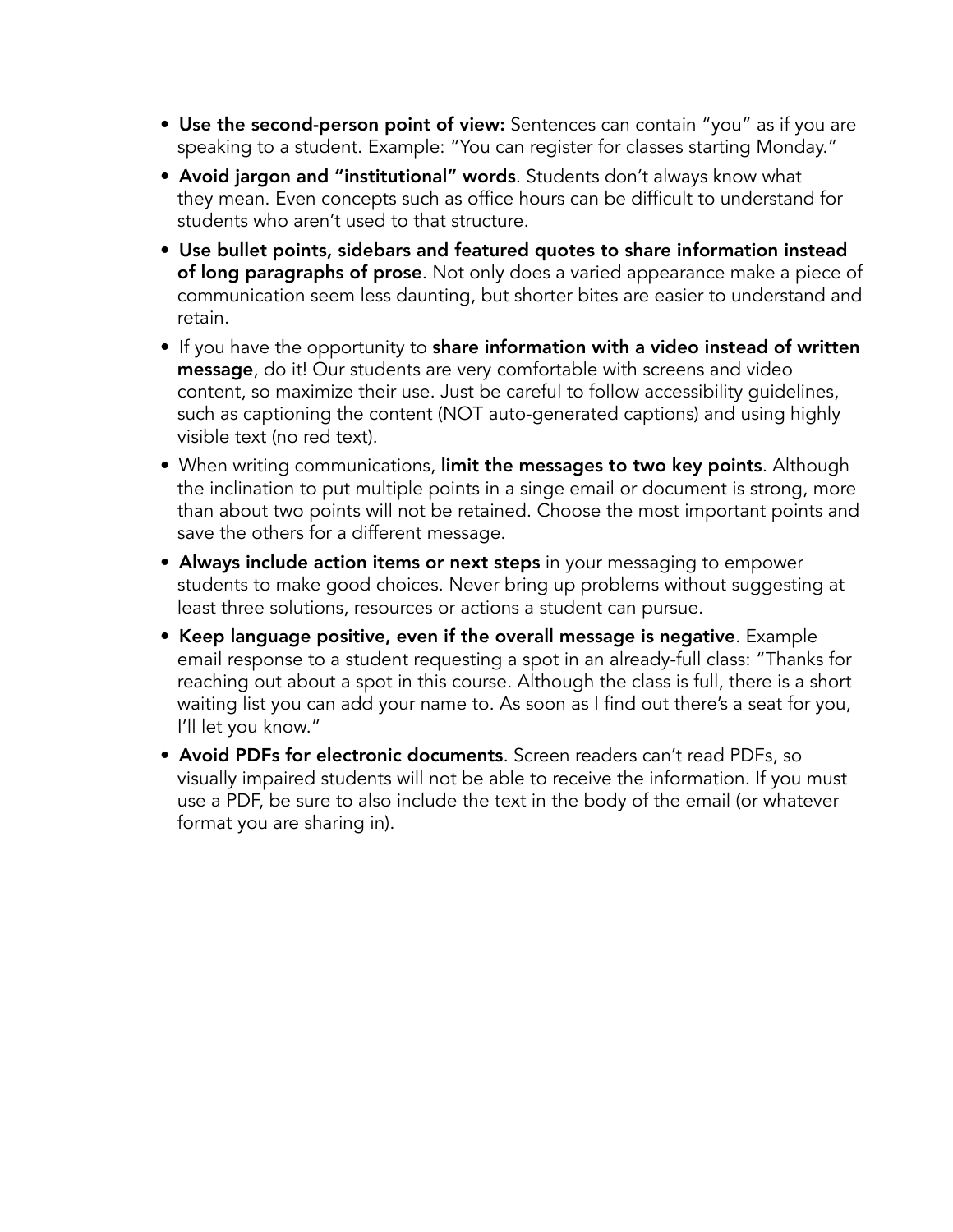## In conclusion

Thanks for your support! By following and practicing this shared WOU voice, you're smoothing the path to a university degree for our students. You will also help WOU retain current students and welcome in new students, which is the goal for all of us!

Don't forget, MarCom has created a whole suite of tools to help you communicate more effectively on behalf of WOU. Please check out our:

- [Visual Identity Guide](https://wou.edu/marcom/files/2017/03/Identity_Guide.pdf) for best practices for WOU branding (logos, colors, typefaces, sizes, etc.)
- [Editorial Style Guide](https://wou.edu/marcom/publications/editorial-style-guide/) for grammar, capitalization, punctuation and other rules for university communications
- [Social Media Guide](https://wou.edu/marcom/social-media/guidelines/) for best practices for starting, using and removing social media platforms
- [Points of Pride](https://wou.edu/marcom/publications/points-of-pride/)
- [WOU Words](https://wou.edu/marcom/publications/wou-words/)
- [WOU Boilerplate](https://wou.edu/marcom/publications/boilerplate/) (standard descriptions of WOU that can go on press releases, slides, grant applications and others)
- Photography Guide
- Coming soon: Signage Guide

(see below for examples of communications)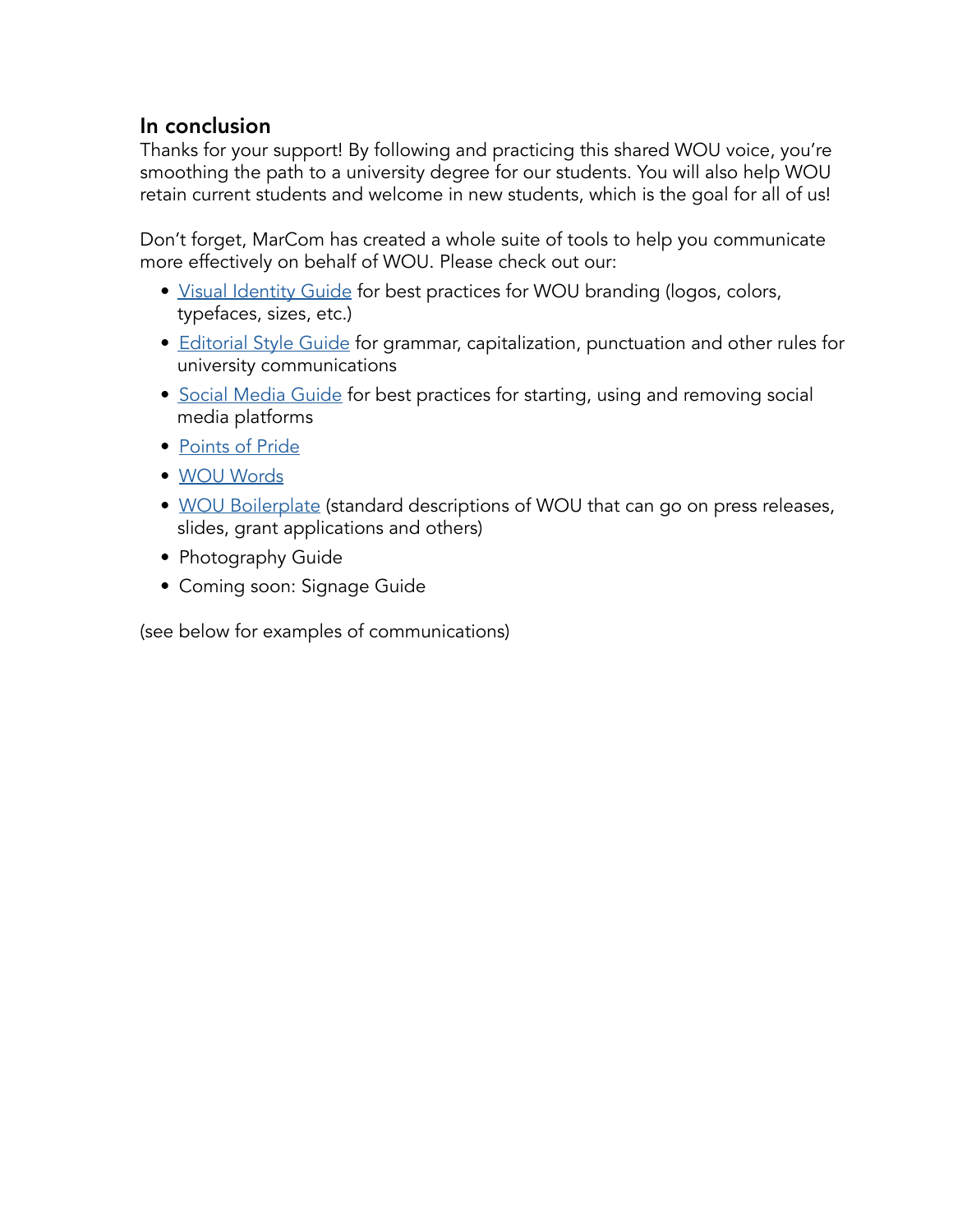

877-877-1593 (toll free) | 503-838-8211 | admissions@wou.edu | wou.edu/admission

#### Sample Admissions letter, inviting student to an on-campus visit

Dear {mail merge potential student name},

We hear you're interested in visiting our beautiful Western Oregon University campus! You've made the right choice – thousands of WOU alumni have told us that strolling around our welcoming, walkable and gorgeous 156 acres made all the difference in their college-selection process.

We have several ways for you to check WOU out for yourself. Here is a list of our upcoming visitation events:

- Fall Preview Day: Date
- Winter Preview Day: Date
- Spring Break Visit: Date
- (add more events)

Of course, you are welcome to stop by for a tour with one of our awesome Ambassadors at any time, even if no event is happening. Here's how to sign up for a visit:

- (information about how to register to come to campus)
- (information on how to bring a group to campus)

Now, if you just can't get to Monmouth or Salem to visit in person, you can always take a virtual tour. You'll find all kinds of tours on our website:

- Link to long campus tour
- Link to short campus tour
- Link to Spanish tour
- Link to Residence Hall tours
- Link to Dining tours

Alright, that's it for now, {student name}. We can't wait to see you here! We just know WOU will be the right fit for you.

Best wishes,

Admissions team Contact info

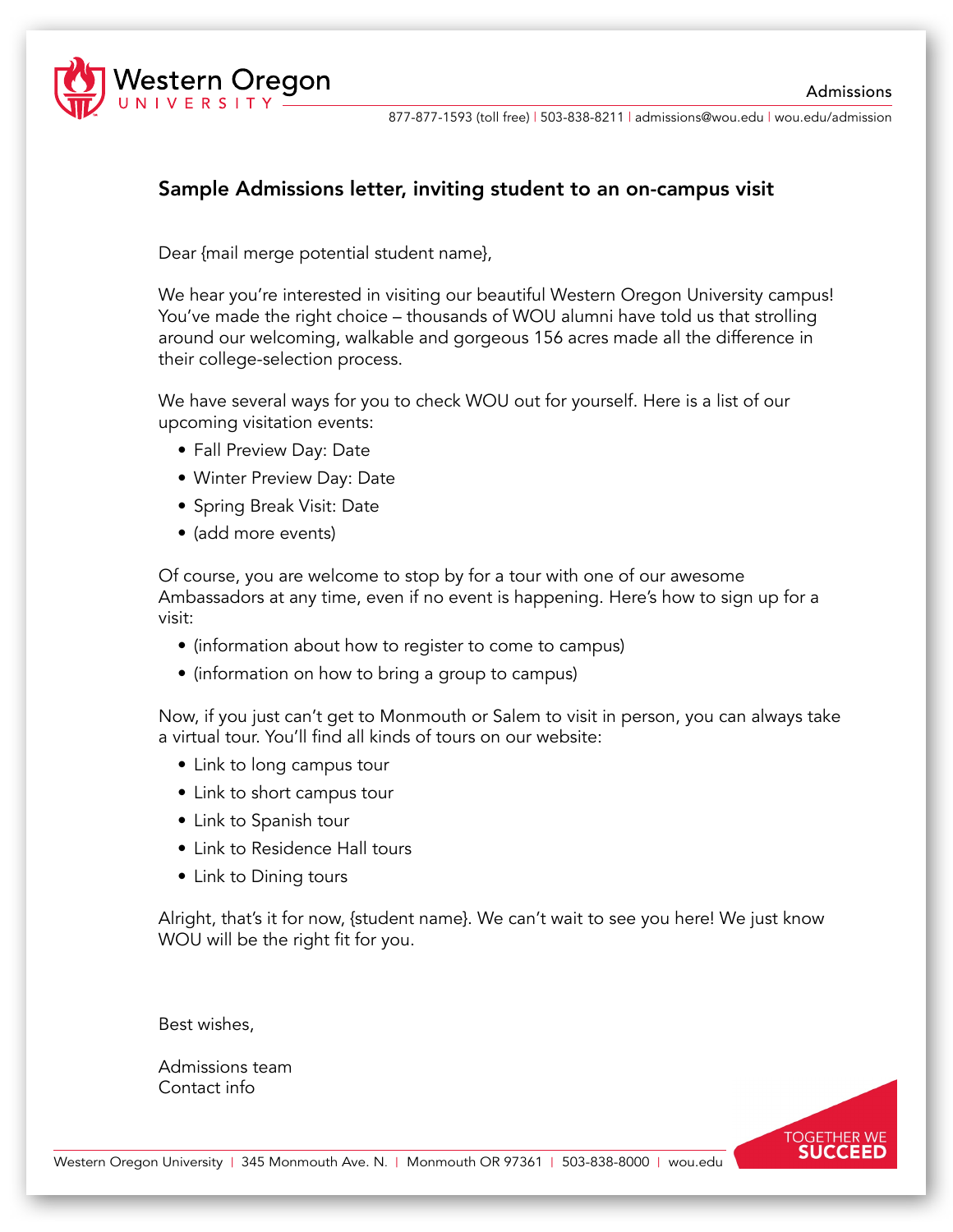

Welcome Center 140 | 503-838-8475 | finaid@wou.edu | wou.edu/finaid

#### Sample Financial Aid letter, telling students how to access their FA files in the Portal

Dear {mail merge student name},

Congratulations on your admission to Western Oregon University! We are happy to have you as part of our pack. We're writing to help you get acquainted with our financial aid process. Here is some information to get you started:

Your student ID number ("V number) is XXXXX.

Your email address is XXXXX. Use this tutorial (link) to set up your student email account. You'll need to have your Portal set up in order to access your financial aid award, so go ahead and get this set up right away. We'll wait!

OK, now that that's done, we can tell you that we have you down to join us in {starting term} and show that you are a {resident or non resident of Oregon student}.

To get started in your Portal, look in the upper right and find the {XXXX} icon. It is the one with the dollar sign (subtle, right?). Click that icon and got to…(instructions continue)

…(instructions continue)

Well, that's it for now. We look forward to seeing that you've accepted all of your financial aid and that you'll be joining us in {term}. It will be fantastic to have you on campus. If you need us once you are here, you'll find our office in the Welcome Center on the north end of campus in Monmouth.

Go Wolves!

Financial Aid team Contact info

P.S. Just a reminder: Neither Financial Aid nor Accounting and Business Services (where you pay your balance) will ever contact anyone other than you about your **balance**. Please make sure to open any emails or mail from Financial Aid and share it with your parents, guardian or whoever might be helping you pay for college.